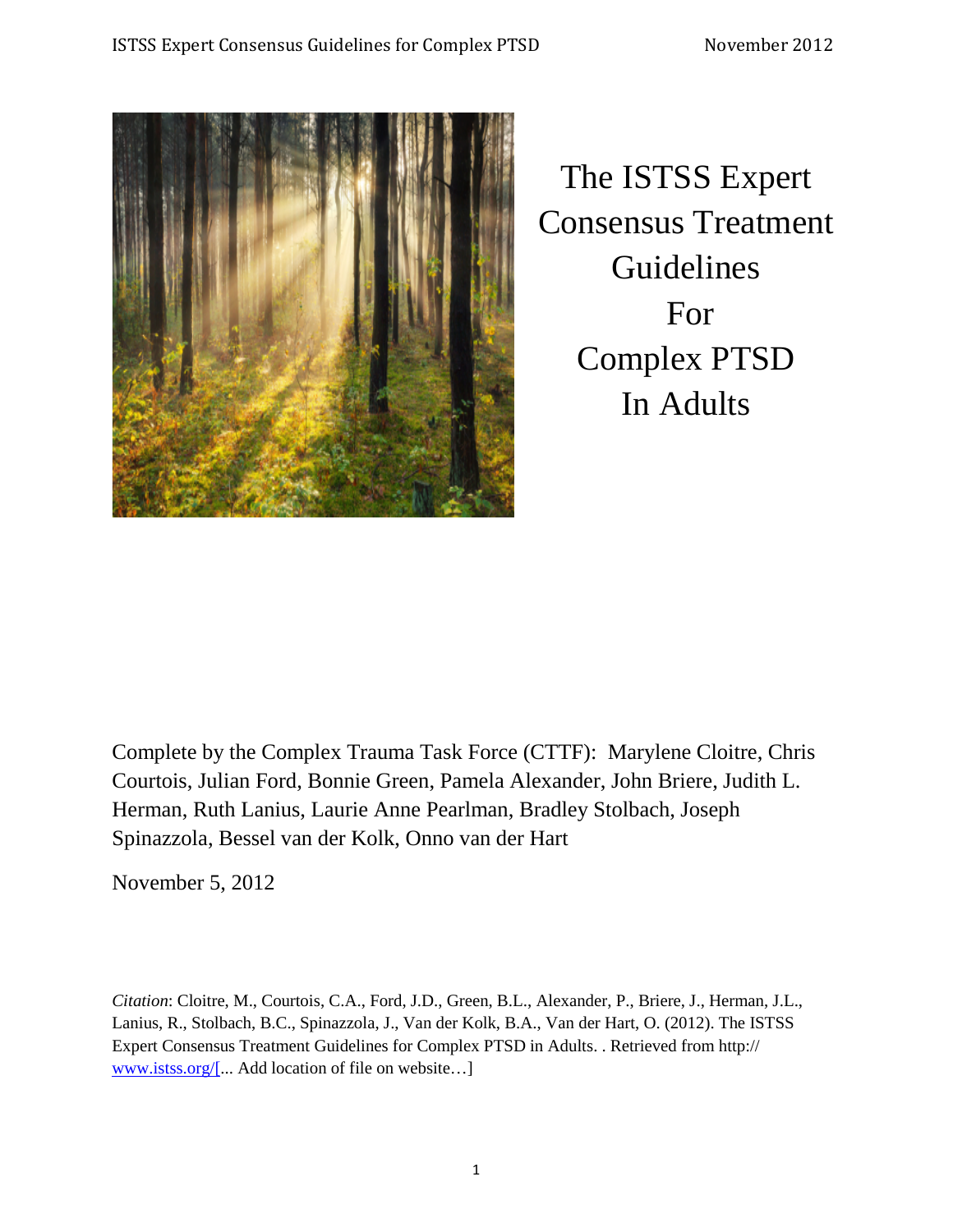# ISTSS Expert Consensus Treatment Guidelines for Complex PTSD in Adults

### **1. Introduction**:

Overview. ISTSS has developed guidelines for the treatment of PTSD, the first of which were produced in 2000 followed by a revision published in 2008 (Foa, Keane, Friedman & Cohen, 2008). The 2008 guidelines acknowledge that the PTSD framework does not include salient symptoms and problems of individuals who are exposed to prolonged and repeated trauma such as childhood sexual abuse, domestic violence, and political violence, commonly referred to as Complex PTSD, and that these disturbances contribute to distressed lives and disability. Accordingly, ISTSS has now developed best practices guidelines to aid clinicians in making decisions about the treatment of individuals with Complex PTSD.

The guidelines are the result of the efforts of the Complex Trauma Task Force (CTTF), a work group appointed by President Bonnie Green in November of 2000, with the mission of promoting a better understanding of the difficulties of individuals who have suffered sustained and repeated interpersonal trauma. The specific goals of the task force were to compile clinical and empirical knowledge about these survivors and to make recommendations regarding the study of the effects of complex trauma and its treatment (Green, 2000). The task force first published a series of papers on Complex PTSD in 2005 in a special section of the *Journal of Traumatic Stress* (Volume 18). In addition, a proposal to conduct an expert consensus survey, similar to that completed for the 2000 ISTSS guidelines on PTSD, was proposed and supported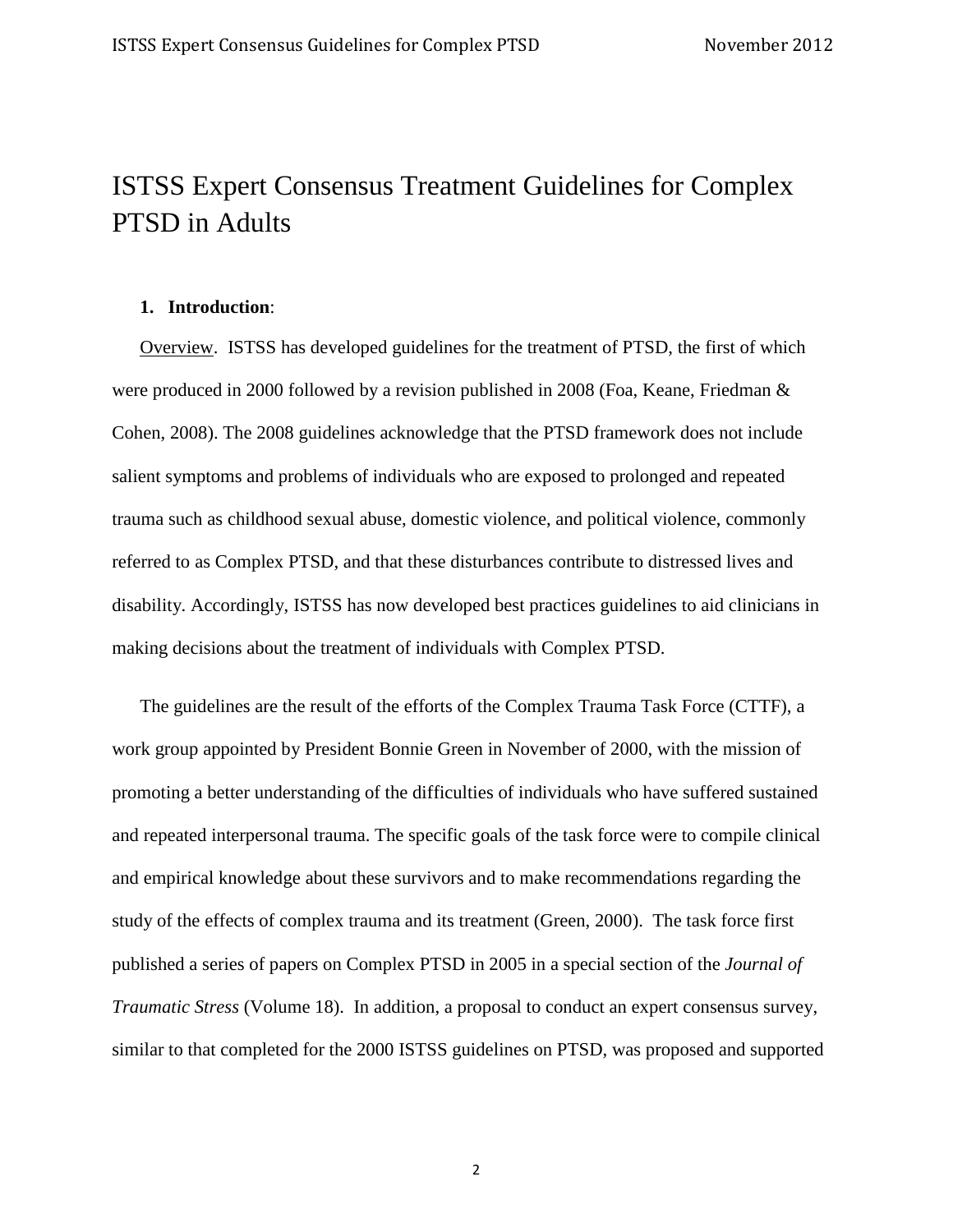by the ISTSS Board in 2008. The intention of the survey was to obtain expert opinion about the salient symptoms of Complex PTSD and more importantly, recommendations for its treatment.

This report was recently published in the *Journal of Traumatic Stress* (Cloitre, Courtois, Charuvastra, Carapezza, Stolbach, & Green, 2011). The results of the survey indicated that 84% of 50 expert clinicians endorsed a phase-based or sequenced approach as a first line treatment for Complex PTSD. There was also strong consensus that the treatment be patient-centered and that interventions be tailored to prominent symptoms. The guidelines presented here are based on the results of that survey as well as on a review of the empirical and clinical literature included in the survey report.

Definition of Complex PTSD. In order to conduct an expert consensus survey, report on the treatment recommendations of those surveyed and, ultimately, produce clinically useful guidelines, a single definition of Complex PTSD was required. The diagnostic conceptualization of Complex PTSD described in the clinical and empirical literature has varied, with symptom sets substantially overlapping but not identical. The syndrome has been alternately named Disorders of Extreme Stress Not Otherwise Specified (DESNOS) (Herman, 1992; Pelcovitz, Van der Kolk, Roth, Mandel, Kaplan, & Resick, 1997), PTSD and its Associated Features in the DSM-IV (APA, 2000), and Enduring Personality Change after Catastrophic Events (EPCACE) in the ICD (WHO, 1992). The selected definition included a range of symptoms organized into conceptually coherent and frequently used categories derived from the diagnostic descriptions cited above.

 The ISTSS task force definition of Complex PTSD included the core symptoms of PTSD (reexperiencing, avoidance/numbing, and hyper-arousal) in conjunction with a range of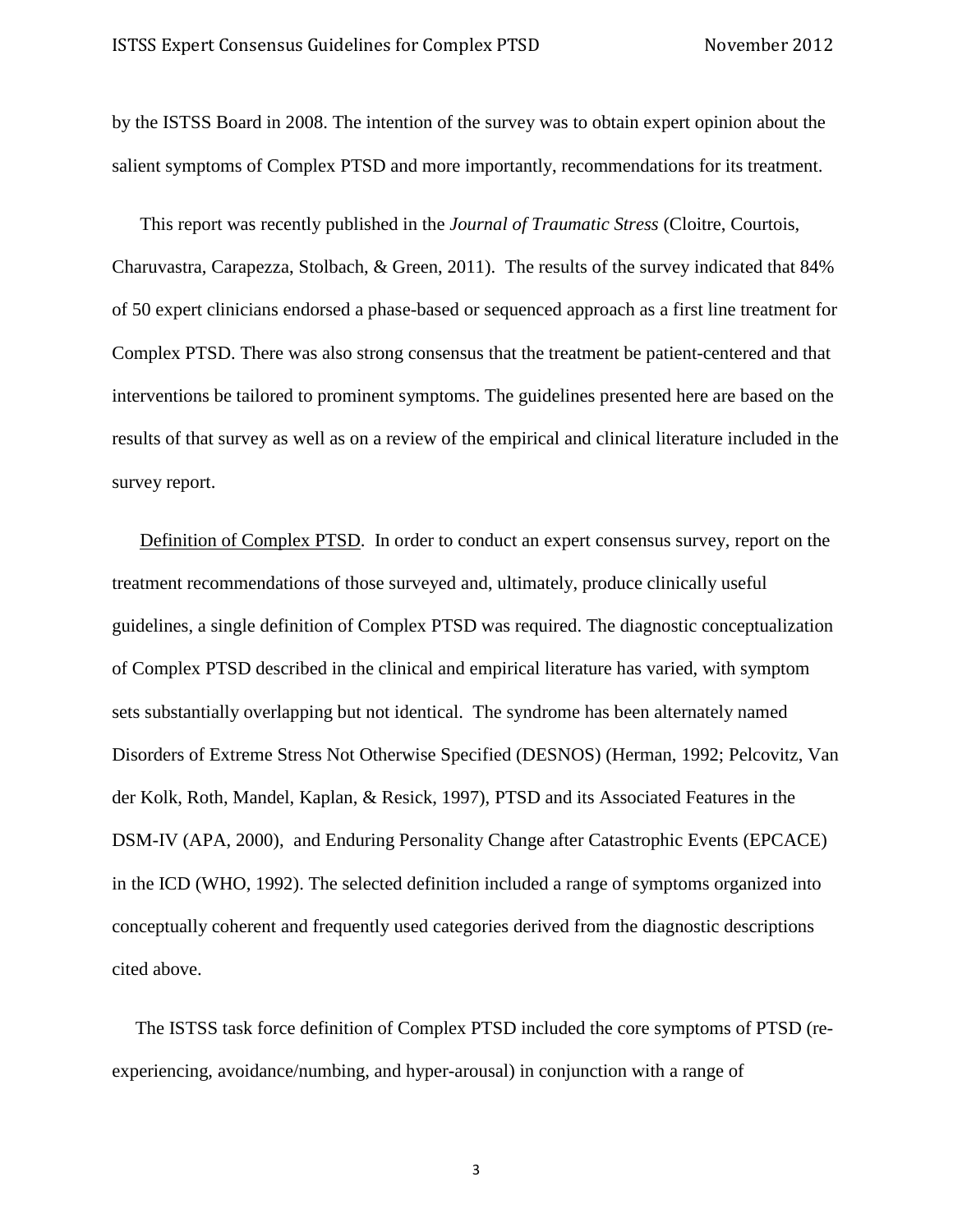disturbances in self-regulatory capacities. The latter were grouped into five broad domains: (a) emotion regulation difficulties, (b) disturbances in relational capacities, (c) alterations in attention and consciousness (e.g., dissociation), (d) adversely affected belief systems, and (e) somatic distress or disorganization. Complex PTSD is typically the result of exposure to repeated or prolonged instances or multiple forms of interpersonal trauma, often occurring under circumstances where escape is not possible due to physical, psychological, maturational, family/environmental, or social constraints (Herman, 1992). Such traumatic stressors include childhood physical and sexual abuse, recruitment into armed conflict as a child, being a victim of domestic violence, sex trafficking or slave trade; experiencing torture, and exposure to genocide campaigns or other forms of organized violence.

Relationship to Diagnostic Systems. The guidelines are intended to be a resource for clinicians when considering treatment options for patients who experience the symptoms of PTSD (re-experiencing, avoidance and hyperarousal) as well as disturbances in some or all of the five domains described above.

In addition, it is expected that the guidelines will be relevant to treatment decisions based on diagnostic assessments derived from either the International Classification of Disorders (ICD: World Health Organization) or the Diagnostic Statistical Manual (DSM; American Psychiatric Association). The ICD-11 proposal includes a new diagnostic category, Complex PTSD, which would replace EPACE and which has a symptom profile that substantially overlaps with the ISTSS profile (see World Health Organization. (n.d.) *ICD-11* Alpha). In regards to the *DSM-5* process, the proposal for trauma disorders currently includes a dissociative subtype of PTSD with preferred treatments likely to be similar to those recommended for Complex PTSD (see Lanius, Brand, Vermetten, Frewen, & Spiegel, 2012).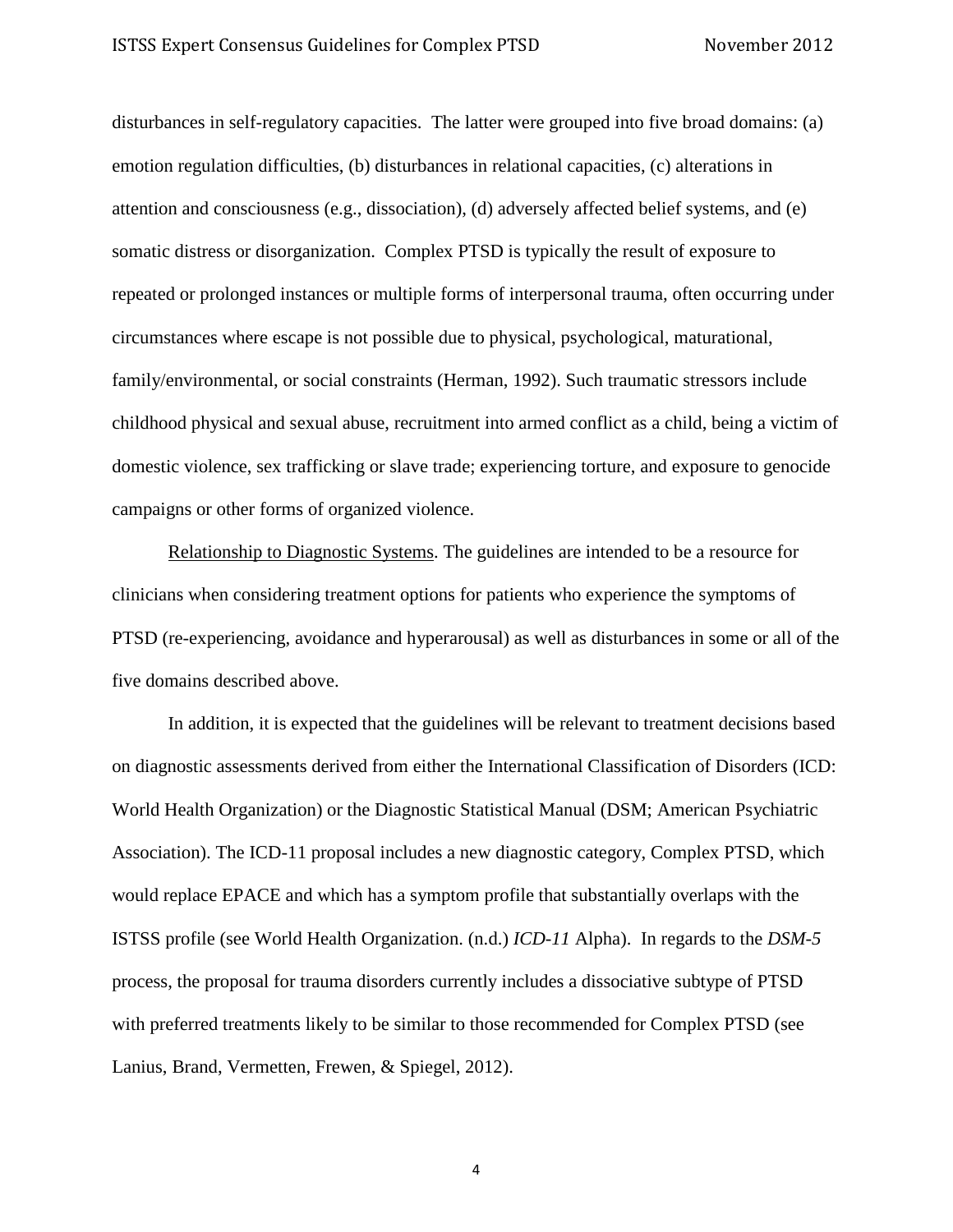#### **2. Description of Complex PTSD Treatment**

The symptom profile of Complex PTSD recognizes the loss of emotional, social, cognitive and psychological competencies that either failed to develop properly or that deteriorated due to prolonged exposure to complex trauma. The treatment for Complex PTSD, then, emphasizes not only the reduction of psychiatric symptoms, but equally, improvement in key functional capacities for self-regulation and strengthening of psychosocial and environmental resources. Recent prospective studies of complex trauma samples have demonstrated that psychosocial resource loss (e.g, reduced self-efficacy, prosocial behaviors, social support) is common and that theses losses contribute to the severity and chronicity of PTSD symptoms over time (Betancourt, Brennan, Rubin-Smith, Fitzmaurice, & Gilman, 2010 ; Hobfoll, Mancini, Hall, Canetti, & Bonanno, 2011). Strength-based interventions are integral to each phase of Complex PTSD treatment and are intended to improve functioning, contribute to symptom management and facilitate the integration of the survivor into family and community life*.*

The recommended treatment model involves three stages or phases of treatment, each with a distinct function. Phase 1 focuses on ensuring the individual's safety, reducing symptoms, and increasing important emotional, social and psychological competencies. Phase 2 focuses on processing the unresolved aspects of the individual's memories of traumatic experiences. This phase emphasizes the review and re-appraisal of traumatic memories so that they are integrated into an adaptive representation of self, relationships and the world. Phase 3, the final phase of treatment, involves consolidation of treatment gains to facilitate the transition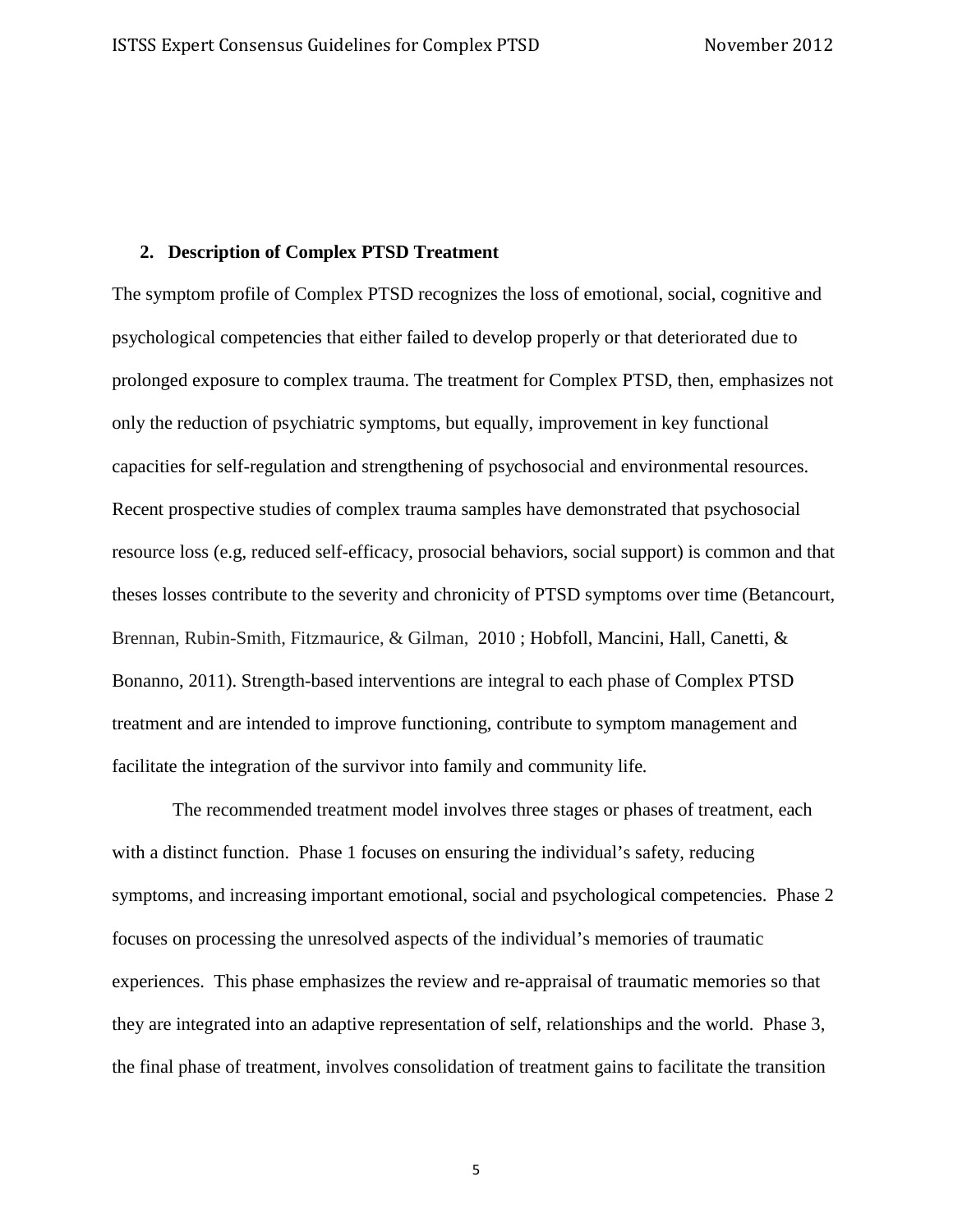from the end of the treatment to greater engagement in relationships, work or education, and community life.

#### **3. General Strength of the Evidence**

To date, there are nine<sup>[1](#page-0-0)</sup> published studies in which Complex PTSD symptoms among adults were the targets of treatment and in which a history of complex trauma was a requirement for enrollment (See Table 1 for summary and effect sizes). These studies all identified childhood physical and/or sexual abuse as requirement for enrollment. All studies were randomized controlled trials (RCTs) that investigated enhanced or phase-based trauma treatment models. Four evaluated the benefits of stabilizing and rehabilitative programs with no or very limited trauma memory processing components (Bradley, & Follingstad, 2003; Dorrepaal et al., 2010; Ford, Steinberg, & Zhang, 2011; Zlotnick et al., 1997). Four included a trauma-focused component integrated with a sequenced (Cloitre, Koenen, Cohen, & Han, 2002; Cloitre et al., 2010; Steil, Dyer, Priebe, Kleindiest, & Bohus, 2011) or parallel (Chard, 2005) component addressing stabilization, skills training, and issues specific to repeated and early life trauma. One included a trauma-focused group treatment supported by case management (Classen et al., 2011). To date, there is one study (Cloitre et al, 2010) that has completed a head-to-head comparison of a phase-based treatment (skills training followed by memory processing) as compared to an an exposure-focused treatment and to a skills focused treatment. Results of this study indicated the superiority of the phase-based approach as compared to the exposure-focused condition while the results for the skills only condition fell in the middle.

 $^1$  One newly published study (Ford, Steinberg, & Zhang, 2011) has been added to the 8 reviewed in the survey report.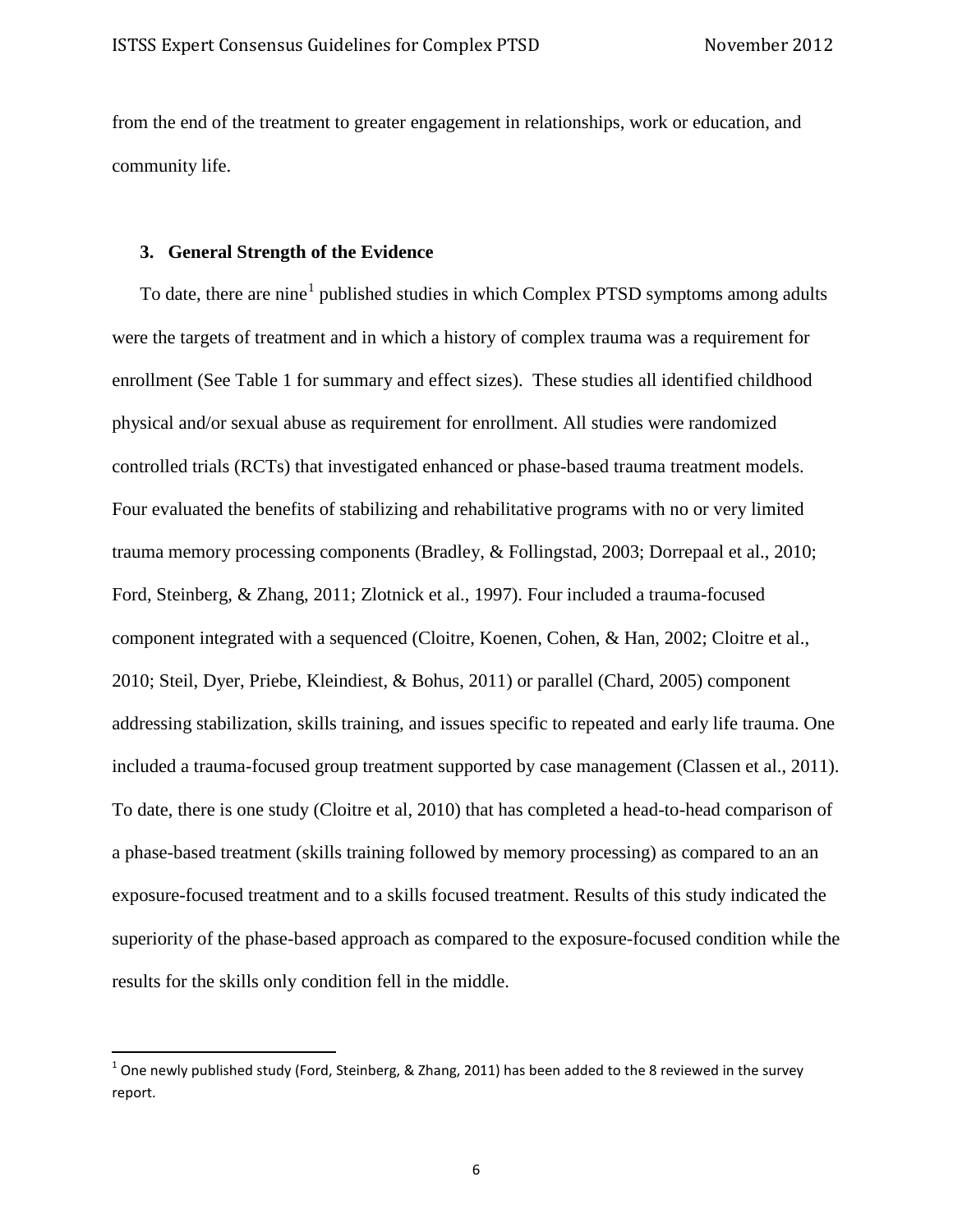There are currently no published randomized controlled trials of phase-based or sequenced treatments for populations with Complex PTSD related to adult-onset complex traumas such as that experienced by refugees and individuals exposed to torture or genocide. Such populations often have experienced loss of home and material resources, loss of or distance from family, cultural dislocation, and significant ongoing emotional turmoil and distress. Observations of these material, social, psychological and emotional circumstances have led to recommendations for sequential or phase-based treatments in which emotional stabilization and resource development occur before trauma memory processing (Hinton, Rivera, Hofmann, Barlow, & Otto, 2012; Nickerson, Bryant, Silove, & Steel, 2011). Preliminary investigations using phasebased approaches among refugees with PTSD and various comorbid symptoms (but not assessed for Complex PTSD) have suggested that the introduction of emotion regulation strategies, particularly those focused on somatic experience, facilitates PTSD reduction (see Hinton et al, 2012; Morina, Maier, Bryant, Knavelsrud, Wittmann et al, 2012).

 A review of Table 1 reveals that stabilization therapies are associated with moderate to large effect sizes for PTSD, emotion regulation and social/interpersonal outcomes. Therapies which include both stabilization/skills building and memory processing generally appear superior to those which include only the stabilization component. Individual therapies yielded larger effect sizes than group therapies.

#### **4. Recommendations**

The recommended treatment model is a phase-oriented or sequential treatment guided by a hierarchy of treatment needs assessed prior to treatment. Phase 1 focuses on *stabilization and skills strengthening* and has several main functions. The first goal is to ensure that the priority of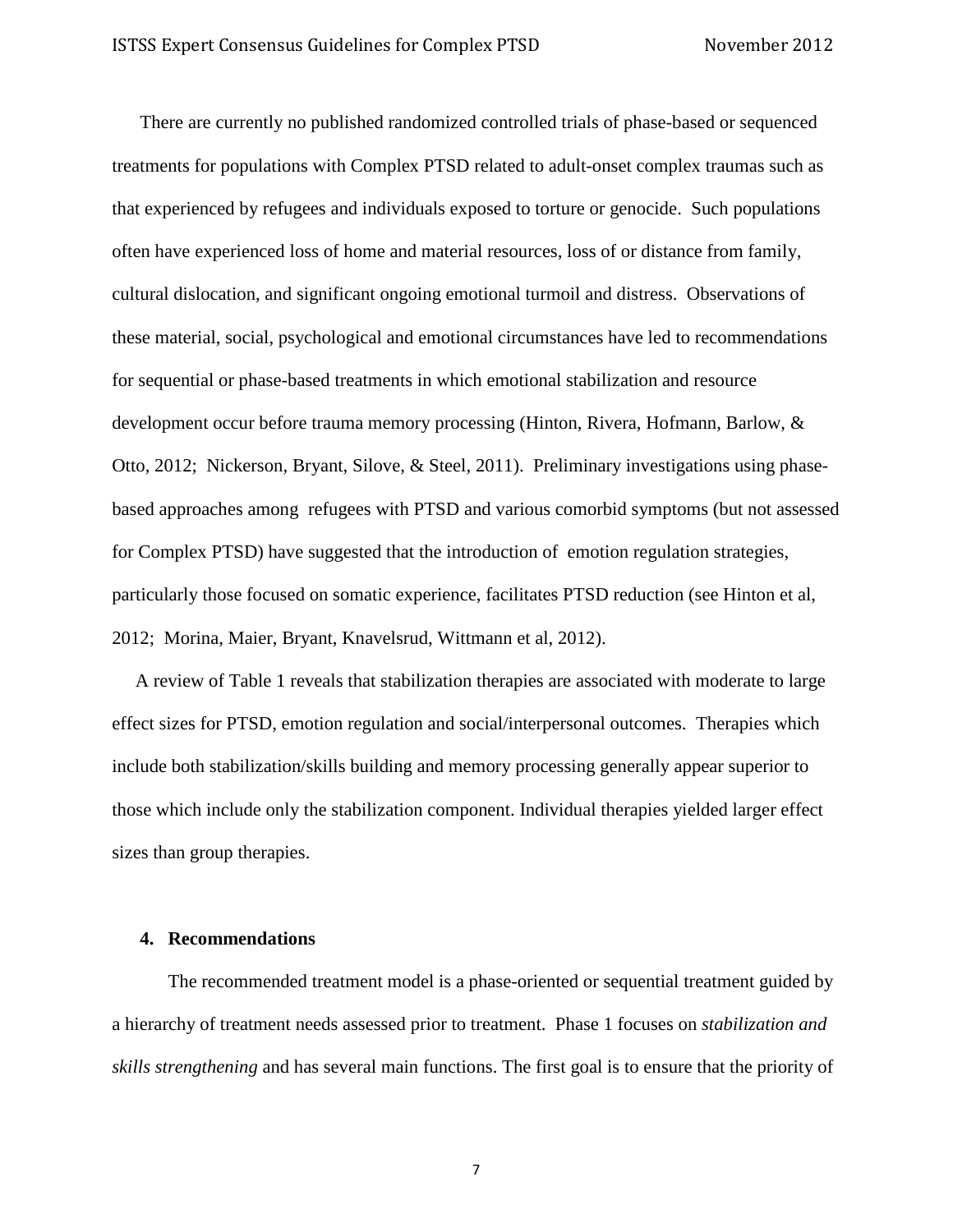any mental health treatment, patient safety, has been achieved. A second goal is to strengthen the individual's capacities for emotional awareness and expression, increase positive selfconcept and address feelings of guilt and shame, and increase interpersonal and social competencies.

Strengthening these domains improves functioning in day-to-day life, builds confidence and provides motivation for engagement and continuation in treatment. Lastly, the presence of an initial skills building phase enhances the effectiveness of trauma processing work and contributes to PTSD symptom reduction (see Cloitre et al, 2010)

The Phase 1 goal of achieving patient safety entails reducing patient or environmental characteristics that make the patient a danger to him/herself or others. This often requires reduction of symptom acuity (e.g., through the use of medication) and improvement in basic selfmanagement skills. When an individual continues to be exposed to conditions of risk, such as when he or she continues to lives in a dangerous or violent circumstance or community that cannot be escaped, a safety plan should be developed and resources identified and engaged (e.g., family members, community safety patrols). Phase 1 introduces psychoeducation about the effects of trauma, particularly of a sustained, early life or cumulative nature, as it relates to the individual's development, life course, worldview, relationships, and symptoms. Interventions in this phase should be evidence-based and matched to individual patient needs with an emphasis on emotion regulation skills, stress management, social and relational skills building, and cognitive restructuring. Meditation and mindfulness interventions are strong secondary interventions, meaning that they are important and useful interventions but not by themselves sufficient. In Phase 1, the therapeutic relationship is important in the development of emotional and social skills through the expression of support, validation, encouragement and in the role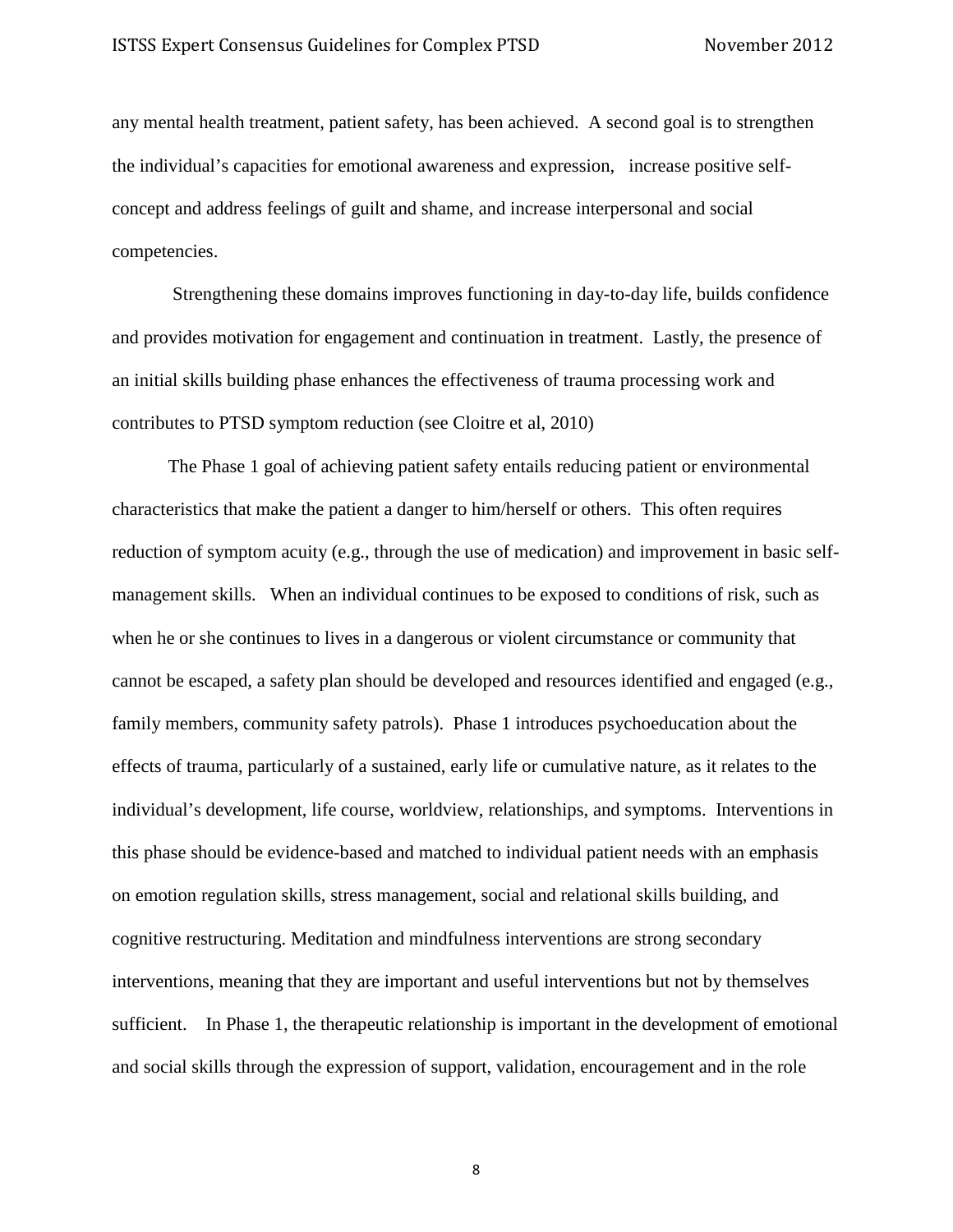modeling of a healthy relationship. The preferred format for phase 1 treatment is individual therapy but (therapist-led) group therapy is an appropriate alternative.

Phase 2 focuses directly on *the review and reappraisal of trauma memories*. The process involves some form of review or re-experiencing of the events of the trauma (e.g., through narration) in the context of an actual and subjectively experienced safe environment. The therapeutic benefit of the process arises from the patient's capacity to maintain emotional engagement with the distressing memories while simultaneously remaining physically, emotionally and psychologically intact. The therapist's presence, encouragement, guidance and feedback support the patient in maintaining a sense of safety and in the continued exploration of the memory. The experience of safety, along with the attendant availability of attentional, cognitive and emotional resources, provides the therapeutic circumstances in which reappraisal of the meaning of the traumatic experiences can be conducted. Its purpose is to facilitate the reorganization and integration of the traumas into autobiographical memory in a way that yields a more positive, compassionate, coherent and continuous sense of self and relatedness to others. Individual therapy (including in conjunction with group therapy) is recommended for this treatment phase.

Successful trauma memory processing approaches vary, but have in common an organized recounting of the events, primarily through language but sometimes supported through other media such as artwork or other symbols of remembrance and reappraisal of the traumas (e.g., Narrative Exposure Therapy; Schauer, M., Neuner, F., & Elbert, T. (in press)). During the sessions devoted to trauma memory processing, it is recommended that treatment include continued review and application of interventions related to strengthening emotion management, self-efficacy, and relationship skills.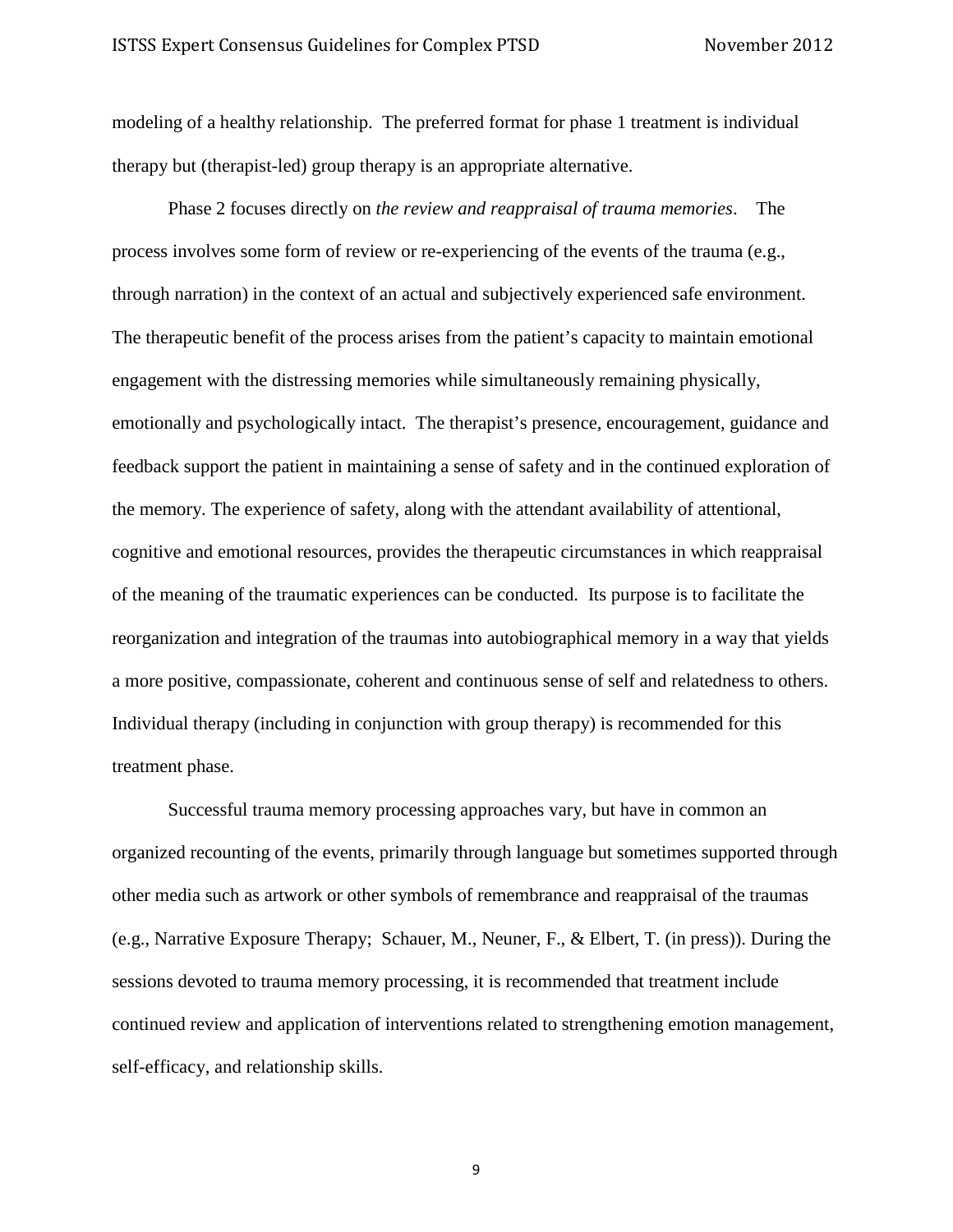Phase 3 marks the transition out of therapy to greater engagement in community life. Towards the end of the treatment, therapist and patient *consolidate the gains* in emotional, social and relational competencies. The therapist supports and guides the individual in applying skills to strengthen safe and supportive social networks and to build and enhance intimate and family relationships. Plans for education, employment, recreation and social activities or meaningful hobbies should be considered and organized. Phase 3 planning also includes proposed use of "booster" sessions to refresh skills or address a life challenge, an articulation of relapse prevention interventions, and identification of alternative mental health resources. Phase 3 is essentially a plan for follow-up care, a part of treatment that is routine for other psychiatric disorders associated with significant personal and social resource loss but may be overlooked in the treatment of Complex PTSD.

#### **5. Course of Treatment**

At present, there are insufficient data and a lack of consensus regarding the ideal duration of treatment or its specific course. The length of treatment for patients with Complex PTSD symptom profiles in the research literature has varied from 4 to 5 months and these timelines have been associated with substantial benefits. However, ISTSS experts in this survey recommended the need for longer courses of treatment than have been applied in clinical trials. While there was no consensus on an ideal treatment duration, the majority of experts considered 6 months a reasonable length of time for Phase 1, and 3 to 6 months for Phase 2, producing a combined treatment duration of 9 to 12 months for the first two phases.

Phase 3 was pre-defined in the survey as a 6-12 month interval during which symptoms were in remission, and expert were queried regarding the course of action during this interval.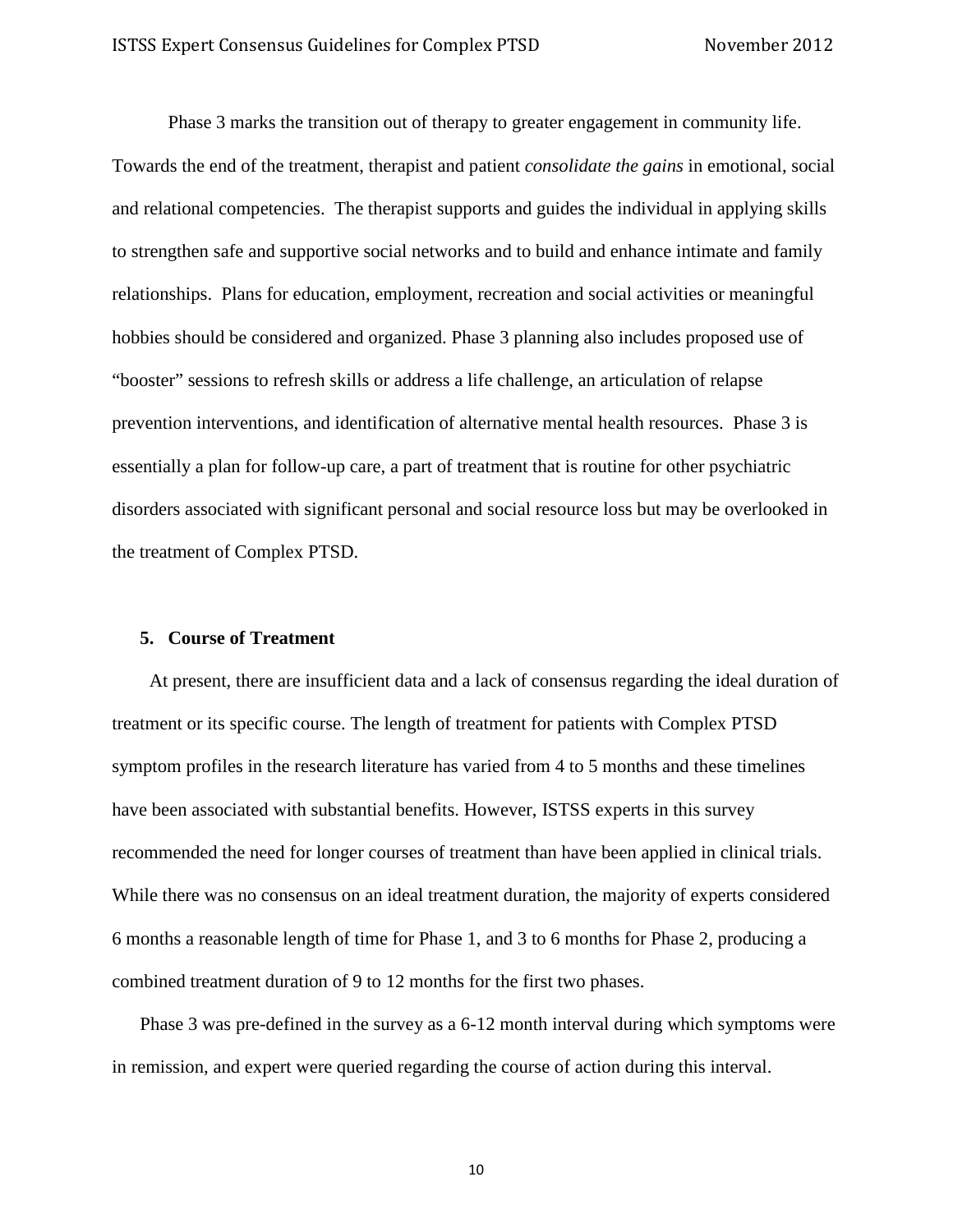Consensus recommendation was that this period be comprised of weekly visits tapering off over time based on the patient's status.

 Decisions about the duration of each phase of treatment as well as the transitions across phases require the clinician's judgment and must take many factors into account. For Phase 1, the clinician should observe and consider reduction in symptoms along with the patient's demonstrated ability to reduce unhealthy coping or emotion-regulation strategies (such as drug abuse, self-injurious behaviors, and risk-taking or aggressive behaviors), as well as to demonstrate an increase in executive functioning and life skills. Phase 2 processing of trauma memories should be initiated when there is agreement between the clinician and patient that the patient has enough skills and life stability to safely engage in trauma-focused work. During this phase, relapses are expected and planned for, with the patient sometimes returning to Phase 1 tasks to re-learn or re-consolidate skills before continuing with trauma processing. The movement to Phase 3 occurs when symptoms have been generally and consistently remitting over time and is a decision that is made in a collaborative fashion between therapist and patient.

It should be noted that for some individuals with Complex PTSD, the duration of the intensive treatment phases (1 and 2) may be necessary for periods significantly longer than the estimated 12 months identified above. Given the continuing risk of exposure to traumatic and other forms of life stressors and the personal vulnerability of some patients, there may be need to return to Phase 1 during or after Phase 2 is completed. For severely impaired patients, treatment of several years may be necessary and/or may be required intermittently over the individual's lifetime.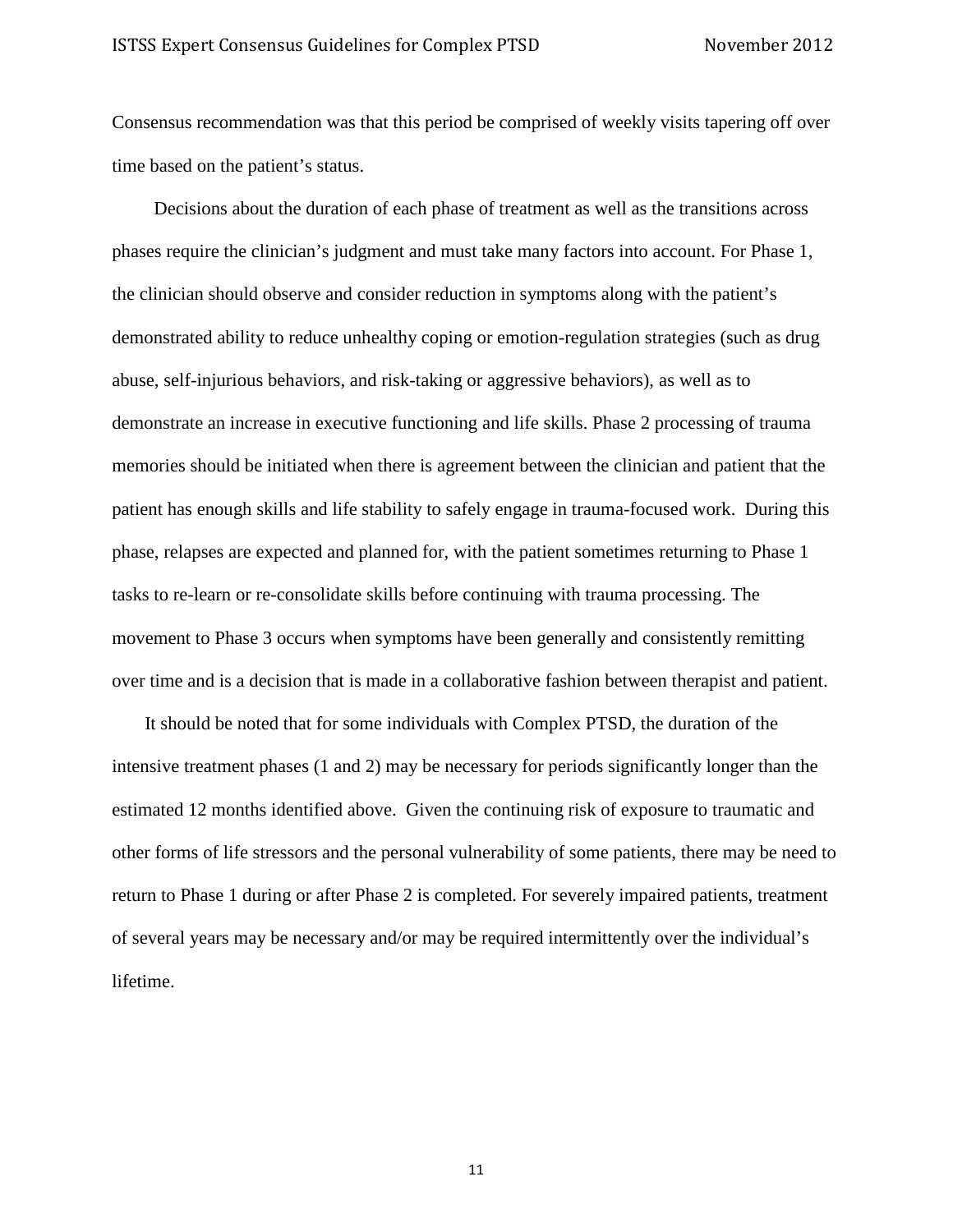## **6. CONCLUSION**

At the present time, the use of a phase-based treatment approach for adults with Complex PTSD has excellent consensus as well as two Level A (randomized controlled) studies supporting its use. Evidence supports the benefit of this treatment approach in enhancing outcomes related to PTSD symptoms, and equally importantly, in resolving other key aspects of this disorder, including persistent and pervasive emotion regulation problems, disturbances in relational capacities, alterations in attention and consciousness (e.g., dissociation), adversely affected belief systems, and somatic distress or disorganization. In addition, the guidelines recognize and highlight the importance of flexible, patient-tailored treatments where interventions are matched to prominent symptoms.

The recommendation of a phase-based approach as the optimal treatment strategy for Complex PTSD is consistent with those offered by other expert bodies focusing on trauma spectrum disorders (e.g., the Australian Center for Posttraumatic Mental Health, 2007; the International Society for the Study of Trauma and Dissociation, 2011; and the National Institute for Clinical Excellence, 2005; American Psychological Association Division 56 (Trauma Psychology) and International Society for the Study of Trauma and Dissociation, in preparation), suggesting uniformity of opinion on best practices, broadly conceived, for the effects of complex trauma.

The investigation has also helped uncover important knowledge gaps in the study of this patient population. While assessment measures and strategies have been developed to capture the symptoms of Complex PTSD (see Briere, & Spinazzola, 2009), more work is needed to provide reliable, streamlined, and clinician-friendly instruments. Additional research is needed to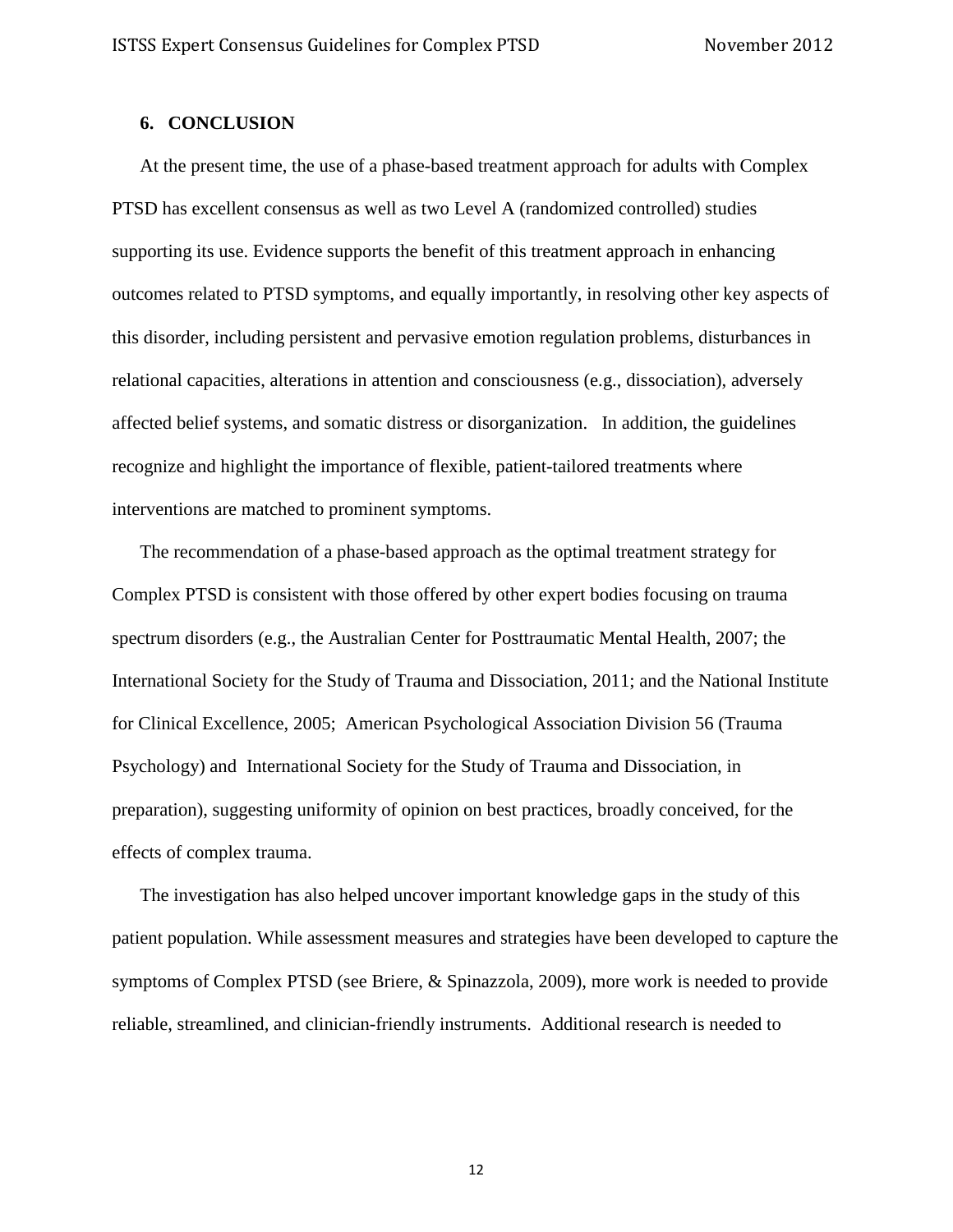evaluate phase-based treatment approaches in relevant populations such as refugees and others who have experienced repeated, prolonged or multiple forms of violence in adulthood.

There is evidence that complex trauma populations such as those with histories of childhood sexual or physical abuse can utilize and receive benefit from brief trauma-focused therapies, although the degree of benefit has been variable depending on the study (see Cloitre et al, 2011). Identification of the optimal treatments for different trauma-related syndromes and disorders is a critical next step in the trauma research agenda. Systematic research is necessary to determine what kinds of therapeutic strategies and interventions maximize benefits for specific patient populations. This includes tests of the current paradigm such as direct comparison of sequential versus single mode trauma-focused therapies, testing the order of the components in phase-based therapies (.e.g., skills-to-exposure versus exposure-to-skills), and evaluating rate of change to identify the length of treatment that yields maximum benefit.

Optimization of outcomes also includes exploration of novel treatment approaches such as complementary medicine strategies that focus on somatosensory experience and the mind-body relationship, for which there is emerging evidence regarding efficacy (e.g., Telles, Singh, & Balkrishna, 2012). Lastly, the development of clinician-friendly algorithms that identify preferential treatments based on patient symptom presentation (see e.g., Baars, Van der Hart, Nijenhuis, Chu, Glas, & Draijer, 2011) would facilitate effective treatment matching in community clinics.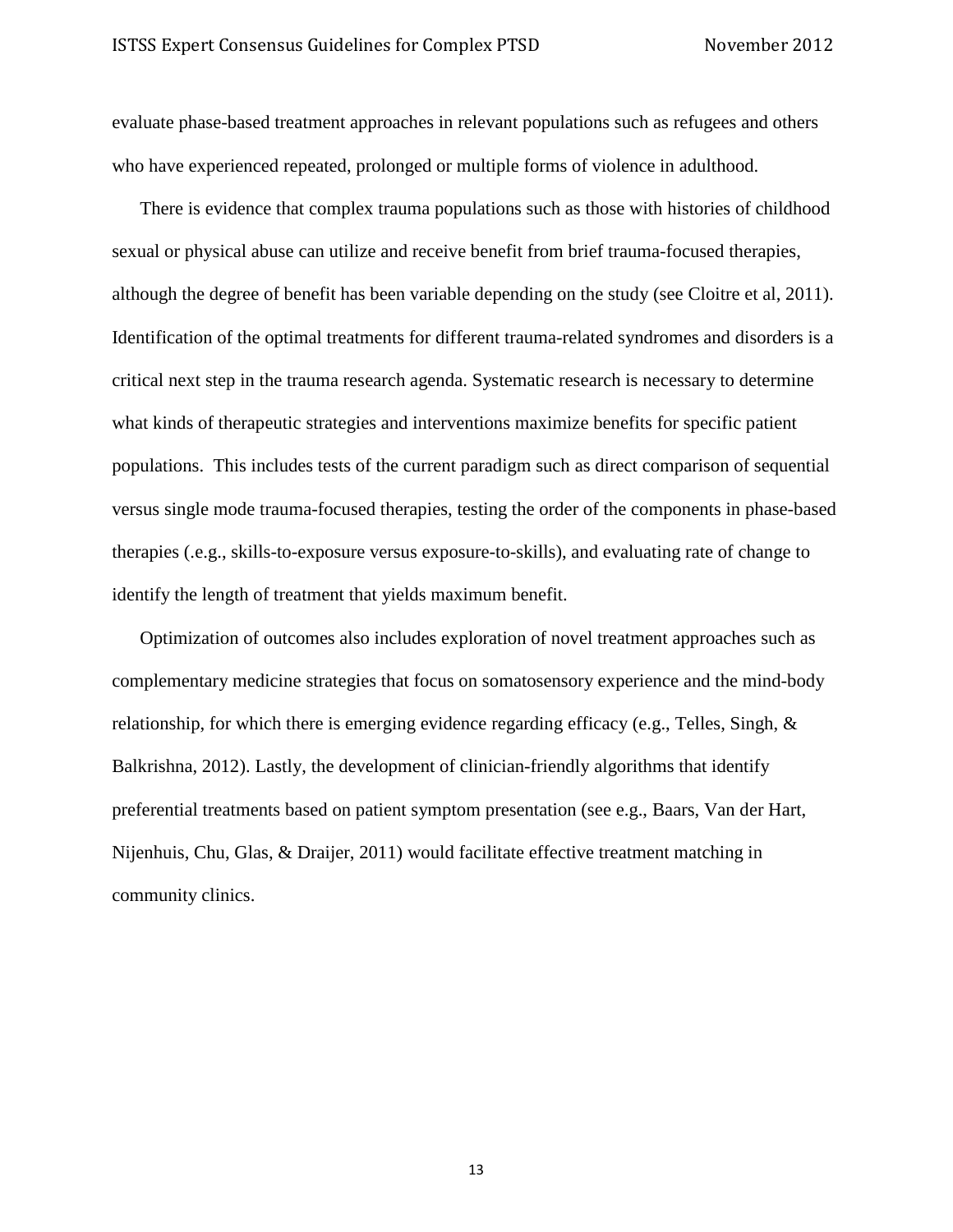| <b>Complex PTSD Clinical Trials (n=9)</b> |                               |                  |                      |                                         |                 |                  |                  |
|-------------------------------------------|-------------------------------|------------------|----------------------|-----------------------------------------|-----------------|------------------|------------------|
| Author, year                              | <b>Sample characteristics</b> | <b>Treatment</b> | <b>Tx Conditions</b> | <b>Measures</b>                         | <b>Pre-Post</b> | Pre to 1-3Mo     | Pre to 6-12Mo    |
|                                           |                               | <b>Modality</b>  | (n)                  |                                         | WG ES*          | <b>FU WG ES*</b> | <b>FU WG ES*</b> |
| Bradley & Follingstad, 2003               |                               |                  | Total (59)           |                                         |                 |                  |                  |
|                                           | Incarcerated Females,         | Group            | DBT Grp (24)         | <b>TSI-A Arousal</b>                    | .68             |                  |                  |
|                                           | CA                            |                  |                      | TSI-Intrusive                           | 1.00            |                  |                  |
|                                           |                               |                  |                      | <b>TSI-Dissociation</b>                 | .94             |                  |                  |
|                                           |                               |                  |                      | IIP                                     | .75             |                  |                  |
|                                           |                               |                  | WL (25)              | <b>TSI-A Arousal</b>                    | .05             |                  |                  |
|                                           |                               |                  |                      | TSI-Intrusive                           | $-.16$          |                  |                  |
|                                           |                               |                  |                      | TSI-Dissociation                        | .27             |                  |                  |
|                                           |                               |                  |                      | $\mathsf{HP}$                           | .15             |                  |                  |
| Chard, 2005                               |                               |                  | Total (71)           |                                         |                 | 3 Mo FU          | 12 mo FU         |
|                                           | Female,                       | Group plus       | CPT (36)             | CAPS                                    | 2.79            | 2.50             | 2.41             |
|                                           | <b>CSA</b>                    | Individual       |                      | <b>DES</b>                              | .74             | .85              | 1.01             |
|                                           |                               |                  | WL (35)              | <b>CAPS</b>                             | .20             |                  |                  |
|                                           |                               |                  |                      | <b>DES</b>                              | .16             |                  |                  |
| Classen et al, 2010                       |                               |                  | <b>Total (166)</b>   |                                         |                 |                  | 6 mo FU          |
|                                           | Female,                       | Group plus       | <b>TFGT(55)</b>      | PCL                                     | .58             |                  | .66              |
|                                           | <b>CSA</b>                    | case             |                      | <b>TSI-Self Reference</b>               | .35             |                  | .56              |
|                                           |                               | management       |                      | TSI-Anger                               | .40             |                  | .59              |
|                                           |                               |                  | <b>PFGT (56)</b>     | <b>PCL</b>                              | .90             |                  | .91              |
|                                           |                               |                  |                      | <b>TSI-Self Reference</b>               | .36             |                  | .57              |
|                                           |                               |                  |                      | TSI-Anger                               | .14             |                  | .43              |
|                                           |                               |                  | WL(55)               | <b>PCL</b><br><b>TSI-Self Reference</b> | .56             |                  | .43<br>.20       |
|                                           |                               |                  |                      |                                         | .20             |                  | .01              |
|                                           |                               |                  |                      | TSI-Anger                               | .09             |                  |                  |
|                                           |                               |                  |                      |                                         |                 |                  |                  |
|                                           |                               |                  |                      |                                         |                 |                  |                  |
|                                           |                               |                  |                      |                                         |                 |                  |                  |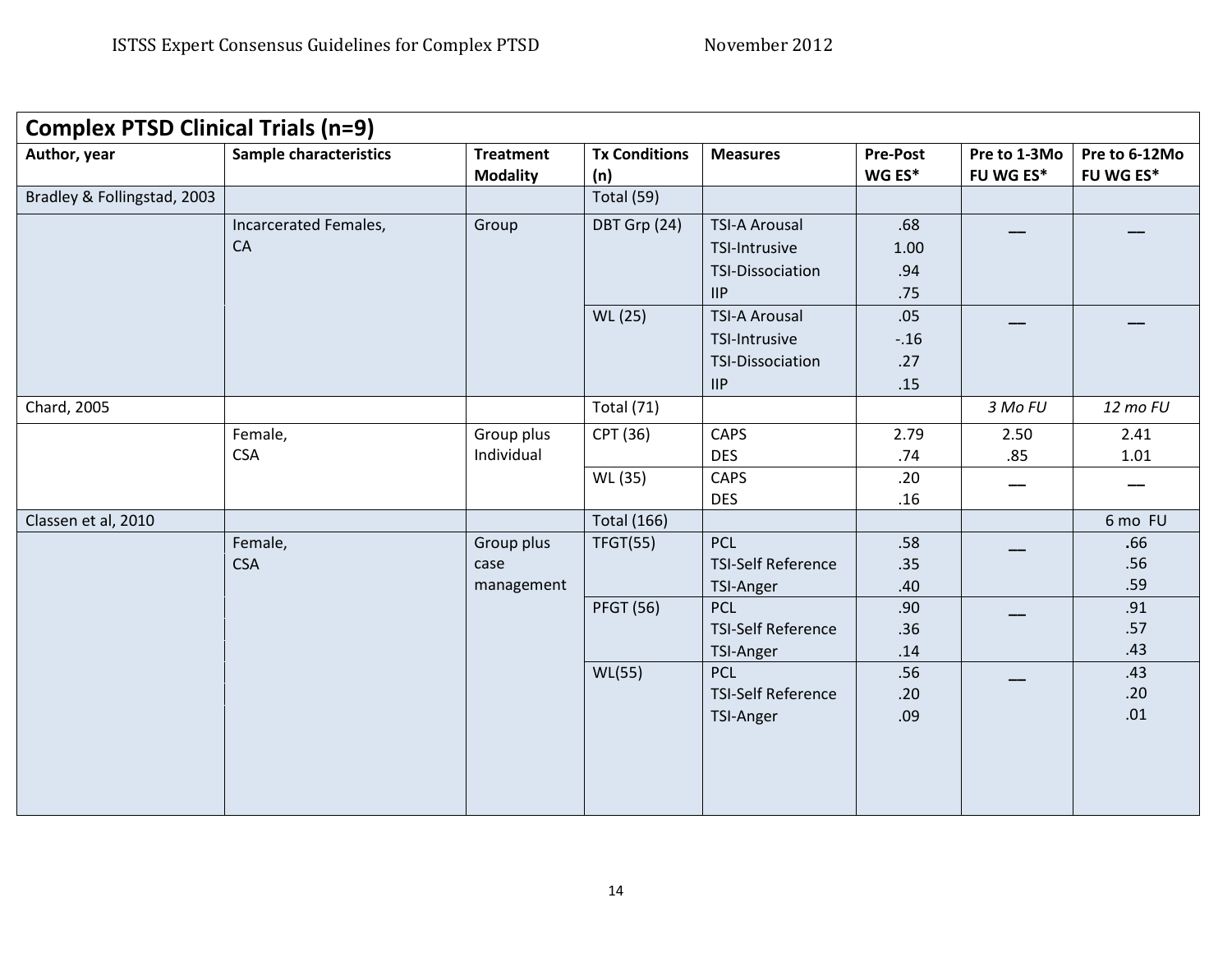| Cloitre et al, 2002   |         |            | Total (58)    |                                   |      | 3 Mo FU | 9 Mo FU  |
|-----------------------|---------|------------|---------------|-----------------------------------|------|---------|----------|
|                       | Female, | Individual | STAIR+MPE     | CAPS                              | 1.79 | 2.55    | 3.05     |
|                       | CAP/CSA |            | (31)          | <b>TSI-Dissociation</b>           | 1.65 | 1.61    | 1.85     |
|                       |         |            |               |                                   |      |         |          |
|                       |         |            |               | <b>NMR</b>                        | 1.42 | 1.59    | 2.05     |
|                       |         |            |               | <b>IIP</b>                        | 1.58 | 1.41    | 1.83     |
|                       |         |            | WL (27)       | CAPS                              | .35  |         |          |
|                       |         |            |               | TSI-Dissociation                  | .19  |         |          |
|                       |         |            |               | <b>NMR</b>                        | .22  |         |          |
|                       |         |            |               | $\ensuremath{\mathsf{HP}}\xspace$ | .18  |         |          |
| Cloitre et al, 2011   |         |            | Total(104)    |                                   |      | 3 Mo FU | 6 Mo FU  |
|                       | Female, | Individual | STAIR+MPE     | <b>CAPS</b>                       | 1.51 | 2.03    | 2.23     |
|                       | CPA/CSA |            | (33)          | <b>TSI-Dissociation</b>           | .91  | .99     | .81      |
|                       |         |            |               | <b>NMR</b>                        | 1.27 | 1.22    | 1.44     |
|                       |         |            |               | $\mathsf{HP}$                     | .75  | 1.24    | 1.46     |
|                       |         |            | STAIR+SC (38) | CAPS                              | 1.74 | 1.65    | 1.91     |
|                       |         |            |               | TSI-Dissociation                  | .99  | 1.14    | 1.24     |
|                       |         |            |               | <b>NMR</b>                        | .78  | .41     | .86      |
|                       |         |            |               | $\mathsf{HP}$                     | .66  | .20     | .64      |
|                       |         |            | SC+MPE (33)   | <b>CAPS</b>                       | 1.47 | 1.44    | 1.37     |
|                       |         |            |               | <b>TSI-Dissociation</b>           | .81  | .75     | .92      |
|                       |         |            |               | <b>NMR</b>                        | .77  | .56     | .95      |
|                       |         |            |               | $\mathsf{HP}$                     | .47  | .42     | .68      |
| Dorrepaal et al, 2010 |         |            | Total (55)    |                                   |      |         | 6MO FU   |
|                       | Female, | Group      | Stabilization | <b>DTS</b>                        | 1.06 |         | $1.00\,$ |
|                       | CPA/CSA |            | Group Tx (55) | <b>DES</b>                        | 1.04 |         | .40      |
|                       |         |            |               |                                   |      |         |          |
|                       |         |            |               |                                   |      |         |          |
|                       |         |            |               |                                   |      |         |          |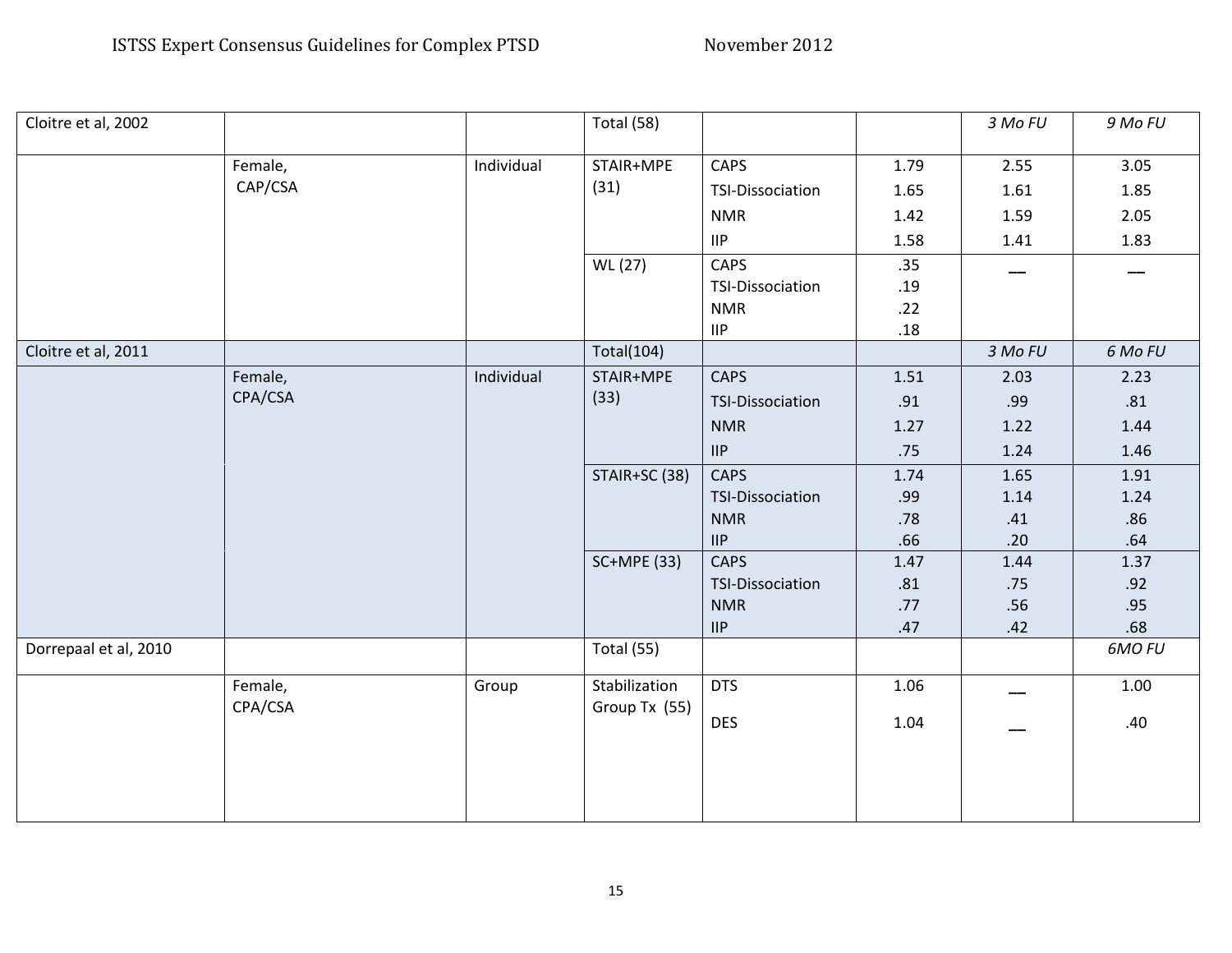| Ford et al, 2011     |            |       |                       |                  |                  | 3 Mo FU    | 6 Mo FU |
|----------------------|------------|-------|-----------------------|------------------|------------------|------------|---------|
|                      | Female,    | Group | <b>TARGET</b>         | <b>CAPS</b>      | 1.06             | 1.11       | 1.17    |
|                      | <b>IVP</b> |       |                       | <b>NMR</b>       | .89              | .53        | .86     |
|                      |            |       |                       | IIP-Involvement  | .51              | .27        | .76     |
|                      |            |       | PCT                   | <b>CAPS</b>      | 1.04             | 1.11       | 1.16    |
|                      |            |       |                       | <b>NMR</b>       | .31              | .52        | .72     |
|                      |            |       |                       | IIP-Involvement  | .37              | .42        | .17     |
|                      |            |       | <b>WL</b>             | <b>CAPS</b>      | .30 <sub>0</sub> |            |         |
|                      |            |       |                       | <b>NMR</b>       | .00.             |            |         |
|                      |            |       |                       | IIP- Involvement | .26              |            |         |
| Steil et al, 2011    |            |       | Total (29)            |                  |                  | 6 weeks FU |         |
|                      | Female,    | Group | DBT-PTSD              | <b>PDS</b>       | .83              | 1.38       |         |
|                      | <b>CSA</b> |       | <b>Residential Tx</b> |                  |                  |            |         |
|                      |            |       |                       |                  |                  |            |         |
| Zlotnick et al, 1997 |            |       | Total (48)            |                  |                  |            |         |
|                      | Female,    | Group | AM Group              | <b>DTS</b>       | .74              |            |         |
|                      | <b>CSA</b> |       | (17)                  | <b>DES</b>       | .63              |            |         |
|                      |            |       | WL (16)               | <b>DTS</b>       | .04              |            |         |
|                      |            |       |                       | <b>DES</b>       | $-.03$           |            |         |

\*Within-group effect size by Cohen's d ; CA=Childhood Abuse; CSA=Childhood Sexual Abuse; CPS=Childhood Physical Abuse; IVP=Interpersonal Violence; DBT GRP=Dialectical Behavior Therapy Group; WL= Waitlist; CPT=Cognitive Processing Therapy; TFGT= Trauma Focused Group Therapy; PFGT=Present Focused Group Therapy; STAIR=Skills Training in Affective and Interpersonal Regulation; MPE= Modified Prolonged Exposure; SC=Supportive Counseling; Tx=Treatment; TARGET=Trauma Affect Regulation: Guide for Education and Therapy; PCT=Present Centered Therapy; AM=Affect Management; TSI=Trauma Symptom Inventory; IIP=Inventory for Interpersonal Problems; CAPS=Clinician Administered PTSD Scale; DES=Dissociative Experiences Scale; PCL= The Posttraumatic Stress Disorder Checklist; IIP-32=Inventory for Interpersonal Problems-32 item version; NMR=Negative Mood Regulation; IIP-Involvement= IIP subscale identifying tendency for overinvolvement; PDS=Posttraumatic Diagnostic Scale; DTS=Davidson Trauma Scale.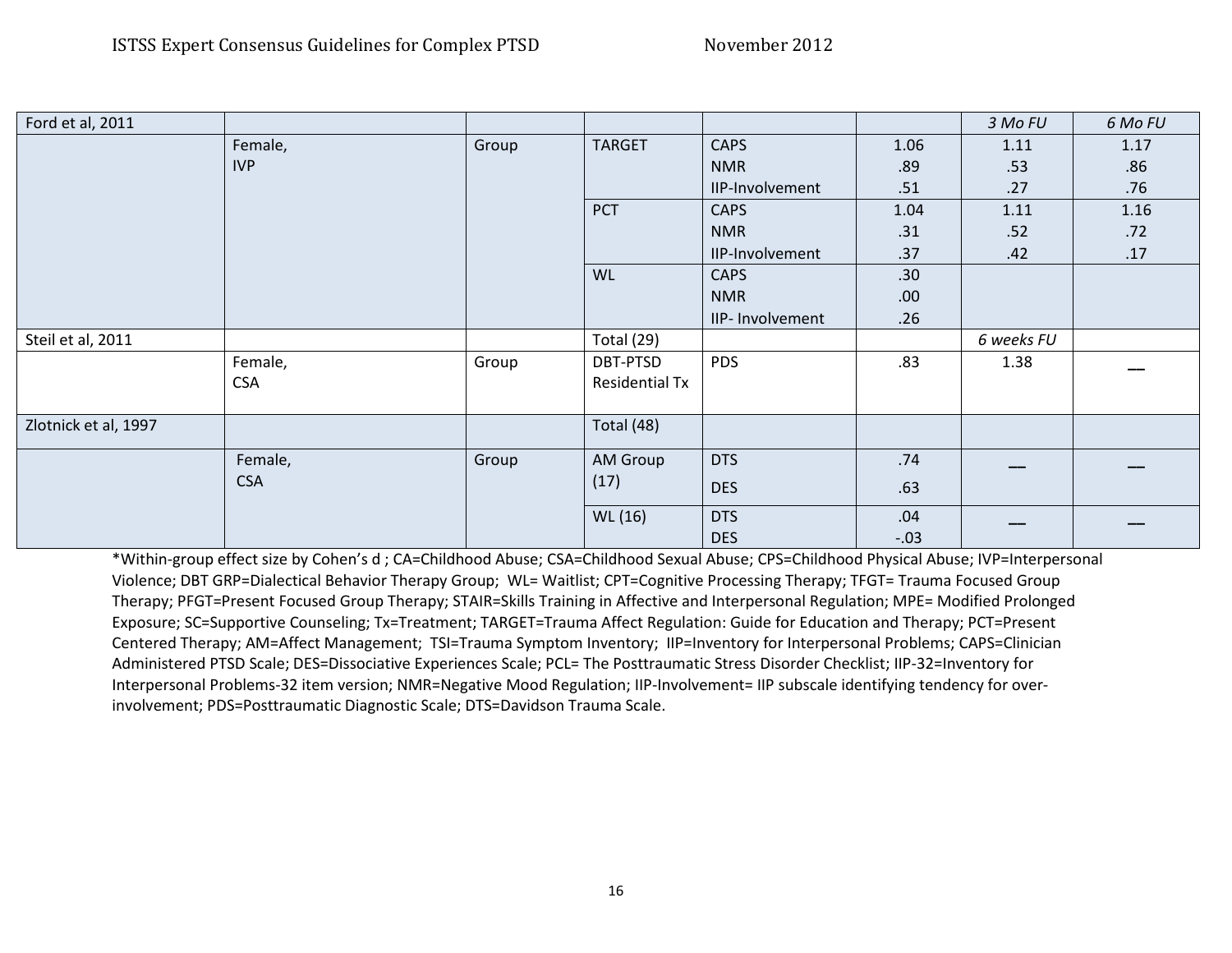# **Complex Trauma Task Force Members**

| Pamela Alexander         | Ruth Lanius, MD, PhD       |
|--------------------------|----------------------------|
| *John Briere, PhD        | *Laurie Anne Pearlman, PhD |
| Marylene Cloitre, PhD    | Bradley Stolbach, PhD      |
| *Christine Courtois, PhD | Joseph Spinazzola, PhD     |
| *Julian Ford, PhD        | *Bessel van der Kolk, MD   |
| Bonnie Green, PhD        | *Onno van der Hart, PhD    |
| Judith L. Herman, MD     |                            |

**\*Original task force members, appointed by Dr. Green and the ISTSS Board of Directors in 2000**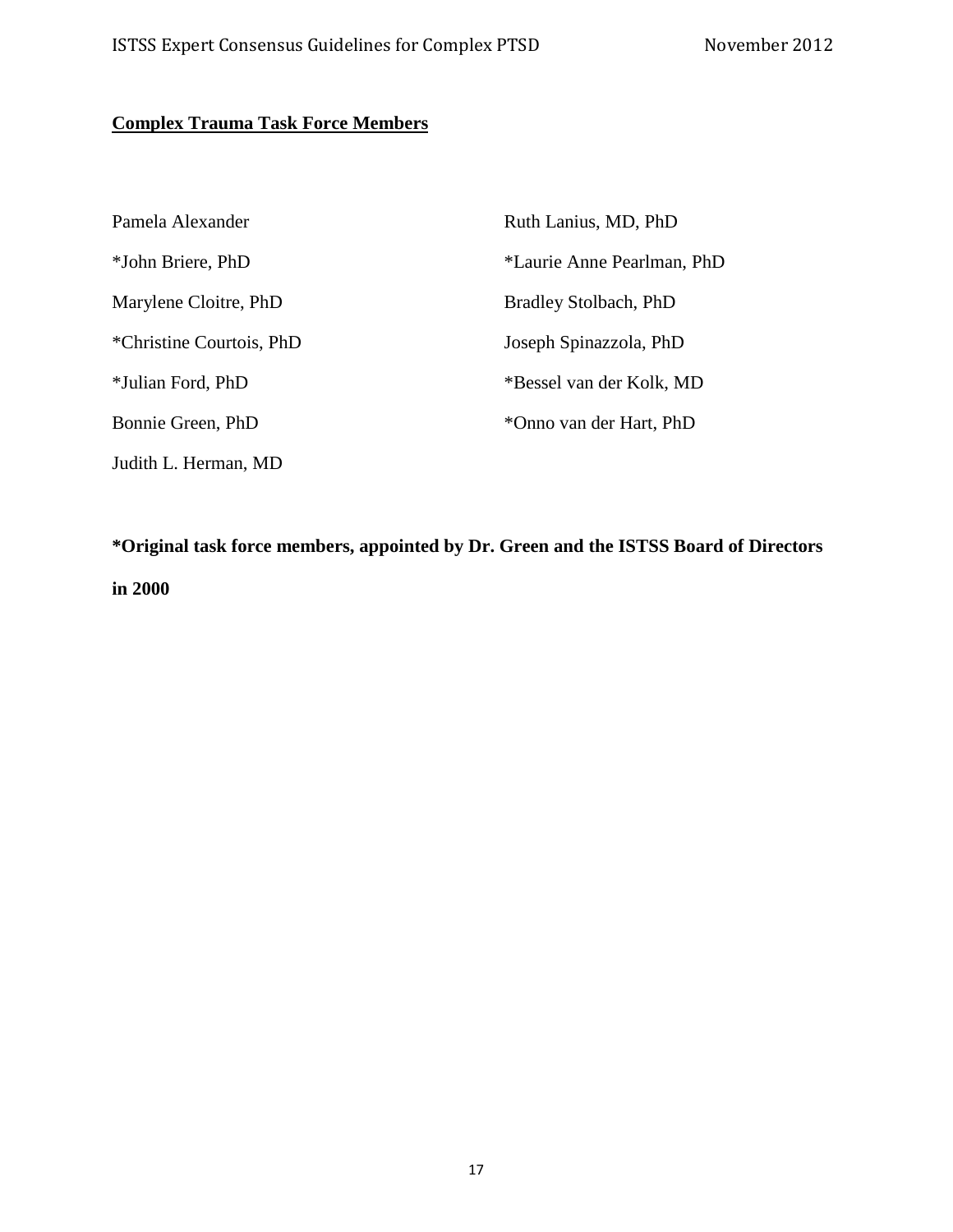# **7. Reference**

- Australian Centre for Posttraumatic Mental Health. (2007). *Australian Guidelines for the Treatment of Adults with Acute Stress Disorder and Post-Traumatic StressDisorder.*  Retrieved from [http://www.acpmh.unimelb.edu.au/site resources/guidelines/ACPMH](http://www.acpmh.unimelb.edu.au/site%20resources/guidelines/ACPMH%20FullASDandPTSDGuidelines.pdf)  [FullASDandPTSDGuidelines.pdf](http://www.acpmh.unimelb.edu.au/site%20resources/guidelines/ACPMH%20FullASDandPTSDGuidelines.pdf)
- American Psychiatric Association. (2000). *Diagnostic and statistical manual of mental disorders*   $4<sup>th</sup>$  ed., text rev.). Washington, DC: Author.
- American Psychological Association (Division 56 Trauma Psychology) and International Society for the Study of Trauma and Dissociation (in preparation). Complex Trauma Treatment Guidelines.
- Baars, E., Van der Hart, O., Nijenhuis, E. R. S., Chu, J. A., Glas, G., & Draijer, N. (2011). Predicting stabilizing treatment outcomes for complex posttraumatic stress disorder and dissociative identity disorder: An expertise-based prognostic model. Journal of Trauma & Dissociation, 12(1), 67-87.
- Betancourt, T. S., Brennan, R. T., Rubin-Smith, J., Fitzmaurice, G. M., & Gilman, S. E . (2010).Sierra Leone's former child soldiers: a longitudinal study of risk, protective factors, and mental health. *Journal of the American Academy of Child and Adolescent Psychiatry*, 49(6), 606-615.
- Bradley, R. G., & Follingstad, D. R. (2003).Group therapy for incarcerated women who experienced interpersonal violence: A pilot study. *Journal of Traumatic Stress, 16*, 337– 340. doi:10.1023/A:1024409817437
- Briere, J., & Spinazzola, J. (2009) Assessment of sequlae of complex trauma: Evidence-based Measures. In C. A. Courtois, & J. D. Ford (Eds), *Treating complex traumatic stress disorders: An evidence-based guide*. New York: The Guilford Press.
- Chard, K. M. (2005). An evaluation of cognitive processing therapy for the treatment of posttraumatic stress disorder related to childhood sexual abuse. *Journal of Consulting and Clinical Psychology, 73*, 965–971. doi:10.1037/0022-006X.73.5.965
- Classen, C. C., Palesh, O. G., Cavanaugh, C. E., Koopman, C., Kaupp, J. W., Kraemer, H. C., . . Spiegel, D. (2011). A comparison of trauma-focused and present-focused group therapy for survivors of childhood sexual abuse: A randomized controlled trial. *Psychological Trauma: Theory, Research, Practice, and Policy, 3*, 84–93. doi:10.1037/a0020096
- Cloitre, M., Courtois, C.A., Charuvastra, A. Carapezza, R. Stolbach, B.C., & Green, B.L. (2011). Treatment of Complex PTSD: Results of the ISTSS Expert Clinician Survey on Best Practices. *Journal of Traumatic Stress*, *24*, 615-627.

Cloitre, M., Koenen, K. C., Cohen, L. R., & Han, H. (2002). Skills training in affective and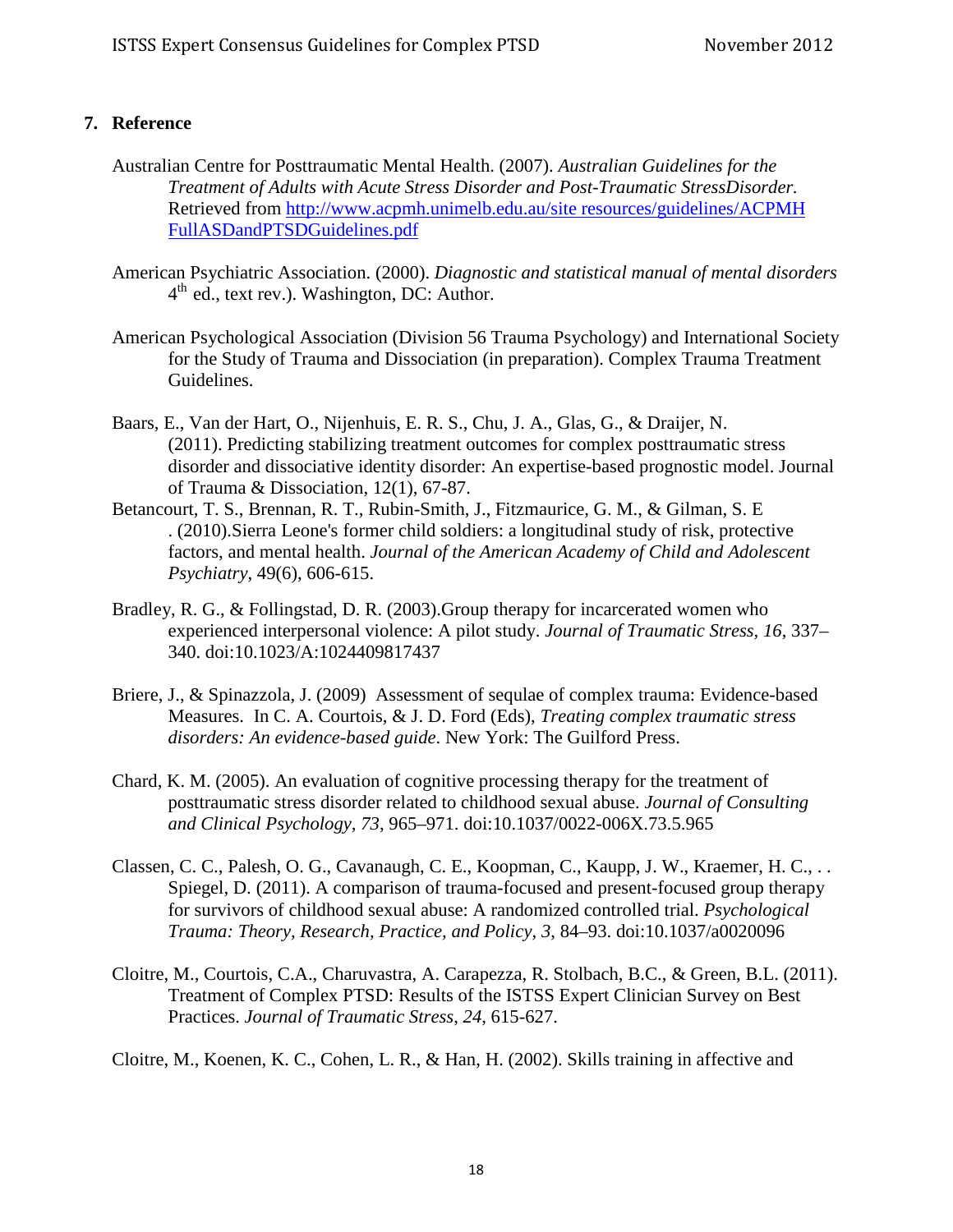interpersonal regulation followed by exposure: A phase-based treatment for PTSD related to childhood abuse. *Journal of Consulting and Clinical Psychology, 70*, 1067–1074. doi:10.1037/0022-006X.70.5.1067

- Cloitre, M., Stovall-McClough, K. C., Nooner, K., Zorbas, P., Cherry, S., Jackson,C. L., . . . Petkova, E. (2010). Treatment for PTSD related to childhood abuse: A randomized controlled trial. *American Journal of Psychiatry, 167*, 915–924. doi:10.1176/appi.ajp.2010.09081247
- Dorrepaal, E., Thomaes, K., Smit, J.H., Van Balkom, A.J.L.M., Van Dyck, R., Veltman, D.J., & Draijer, N. (2010). Stabilizing group treatment for complex posttraumatic stress disorder related to childhood abuse based on psycho-education and cognitive behavioral therapy: A pilot study. *Child Abuse & Neglect, 34*, 284-288. doi:10.1016/j.chiabu.2009.07.003
- Green, B. L. (2000). Introducing Issues in the Treatment of Complex PTSD. *Stresspoints,* 15 (4), 10.
- Foa, E. B., Keane, T. M., & Friedman, M. J., (Eds.). (2000). *Effective treatments for PTSD: Practice Guidelines from the International Society for Traumatic Stress Studies* . New York, NY: Guilford Press.
- Foa, E. B., Keane, T. M., Friedman, M. J., & Cohen, J. (2008). *Effective treatments for PTSD: Practice guidelines from the International Society for Traumatic Stress Studies.* (2nd Edition ed.). New York: The Guilford Press.
- Ford, J.D., Steinberg, K.L., & Zhang, W. (2011). A randomized clinical trial comparing affect regulation and social-problem solving psychotherapies for mothers with victimizationrelated PTSD. *Behavior Therapy*, *42*, 560-578.
- Hinton, D.E., Rivera, E.I., Hofmann, S., Barlow, D., & Otto, M.W. (2012). Adapting CBT for traumatized refugees and ethnic minority patients: Examples for culturally adapted CBT (CA-CBT). *Transcultural Psychiatry*, 49, 340-365.
- Herman, J. L. (1992). Complex PTSD: A syndrome in survivors of prolonged and repeated trauma. *Journal of Traumatic Stress, 5,* 377-391.
- Hobfoll, S.E., Mancini, A.D., Hall, B.J., Canetti, D., Bonanno, G.A. (2011). The limits of resilience: Distress following chronic political violence among Palestinians. *Social Science Medicine*, 72 (8), 1400-1408.
- Lanius, R., Brand, B., Vermetten, E., Frewen, P.A., & Spiegel, D. (2012) The dissociative subtype of Posttraumatic Stress Disorder: Rationale, clinical and neurobiological evidence and implications. *Depression and Anxiety*, 29, 8, 701-708.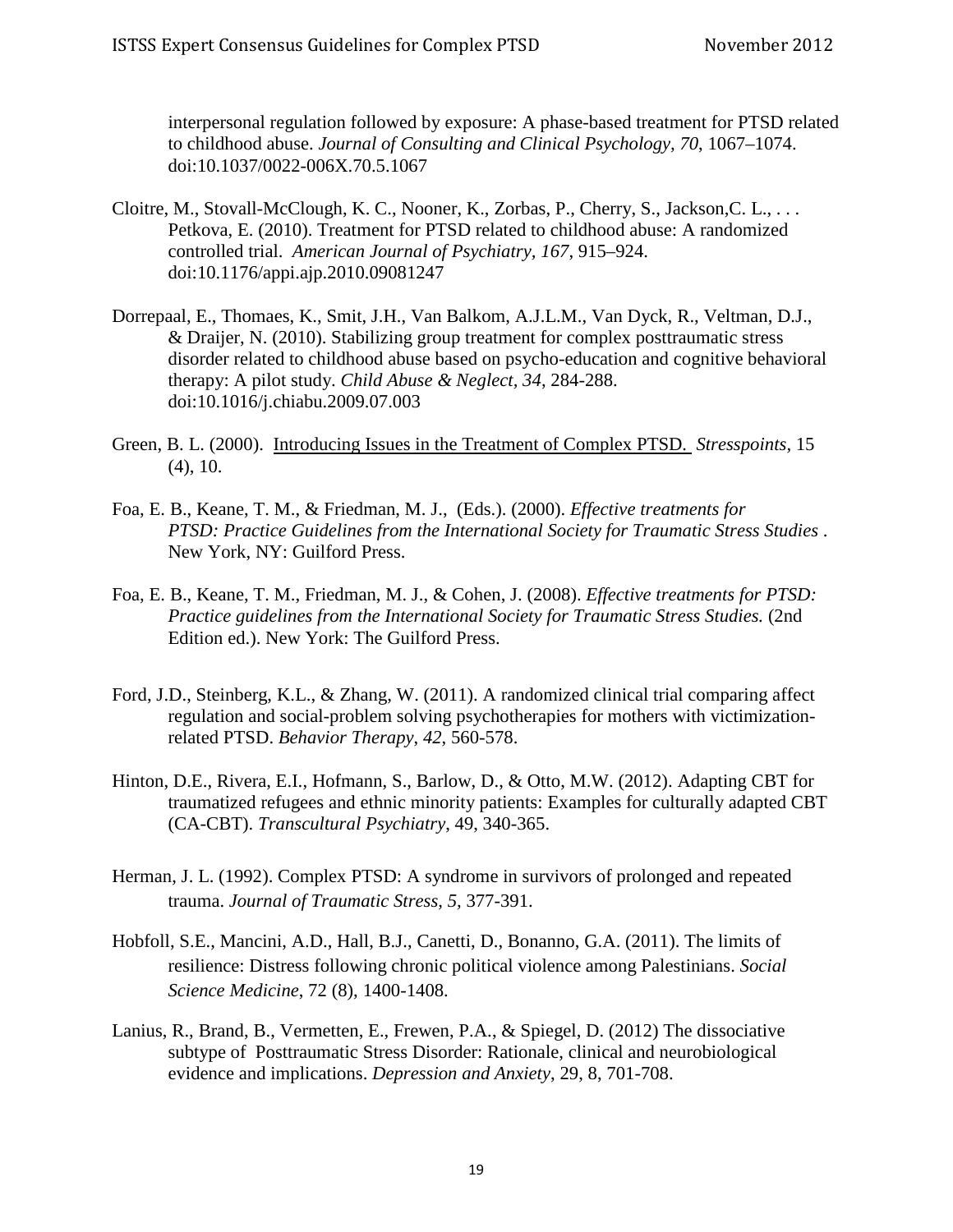- Morina, N., Maier, T., Bryant, R., Knavelsrud, C., Wittmann , L., Rufer, M., Schnyder, U., & Müller, J. (2012). Combining biofeedback and Narrative Exposure Therapy for PTSD and Persistent Pain in Refugees: A pilot study. *European Journal of Psychotraumatology, 3,*17660 - http://dx.doi.org/10.3402/ejpt.v3i0.17660
- National Institute for Clinical Excellence. (2005). *Post-traumatic stress disorder (PTSD): The management of PTSD in adults and children in primary and secondary care* (Clinical Guideline 26). Retrieved from http /www .nice. org. uk /nicemedia/ df/ CG026 NICE guideline.PDF.
- Nickerson, A., Bryant, R. A., Silove, D., & Steel, Z. (2011). A critical review of psychological treatments of posttraumatic stress disorder in refugees. *Clinical Psychology Review*, 31, 399-417.
- Pelcovitz, D., Van der Kolk, B., Roth, S., Mandel, F., Kaplan, S., & Resick, P. (1997). Development of a criteria set and a structured interview for Disorders of Extreme Stress (SIDES). *Journal of Traumatic Stress, 10*, 3–16.
- Schauer, M., Neuner, F., & Elbert, T. (in press). *The victim's voice: Manual of narrative exposure therapy for the treatment of survivors of war and torture.* Göttingen, Germany: Hogrefe & Huber.
- Steil, R., Dyer, A., Priebe, K., Kleindienst, N., & Bohus, M. (2011). Dialectical behavior therapy for posttraumatic stress disorder related to childhood sexual abuse: A pilot study of an intensive residential treatment program. *Journal of Traumatic Stress, 24*, 102–106. doi:10.1002/jts.20617
- Telles, S., Singh, N., & Balkrishna, A (2012). Managing mental health disorders resulting from trauma through yoga: A review. *Depression Research and Treatment*. Published online 2012 June 19. doi: 10.1155/2012/401513
- World Health Organization. (1992). *International Statistical Classification of Diseases and Related Health Problems* (10th revision). Geneva, Switzerland: Author.
- World Health Organization. (n.d.). ICD-11 Alpha. Retrieved from http://apps.who.int/classifications/icd11/browse/f/en
- Zlotnick, C., Shea, T. M., Rosen, K., Simpson, E., Mulrenin, K., Begin, A., & Pearlstein, T. (1997). An affect-management group for women with posttraumatic stress disorder and histories of childhood sexual abuse. *Journal of Traumatic Stress, 10*, 425–436. doi:10.1023/A: 1024841321156